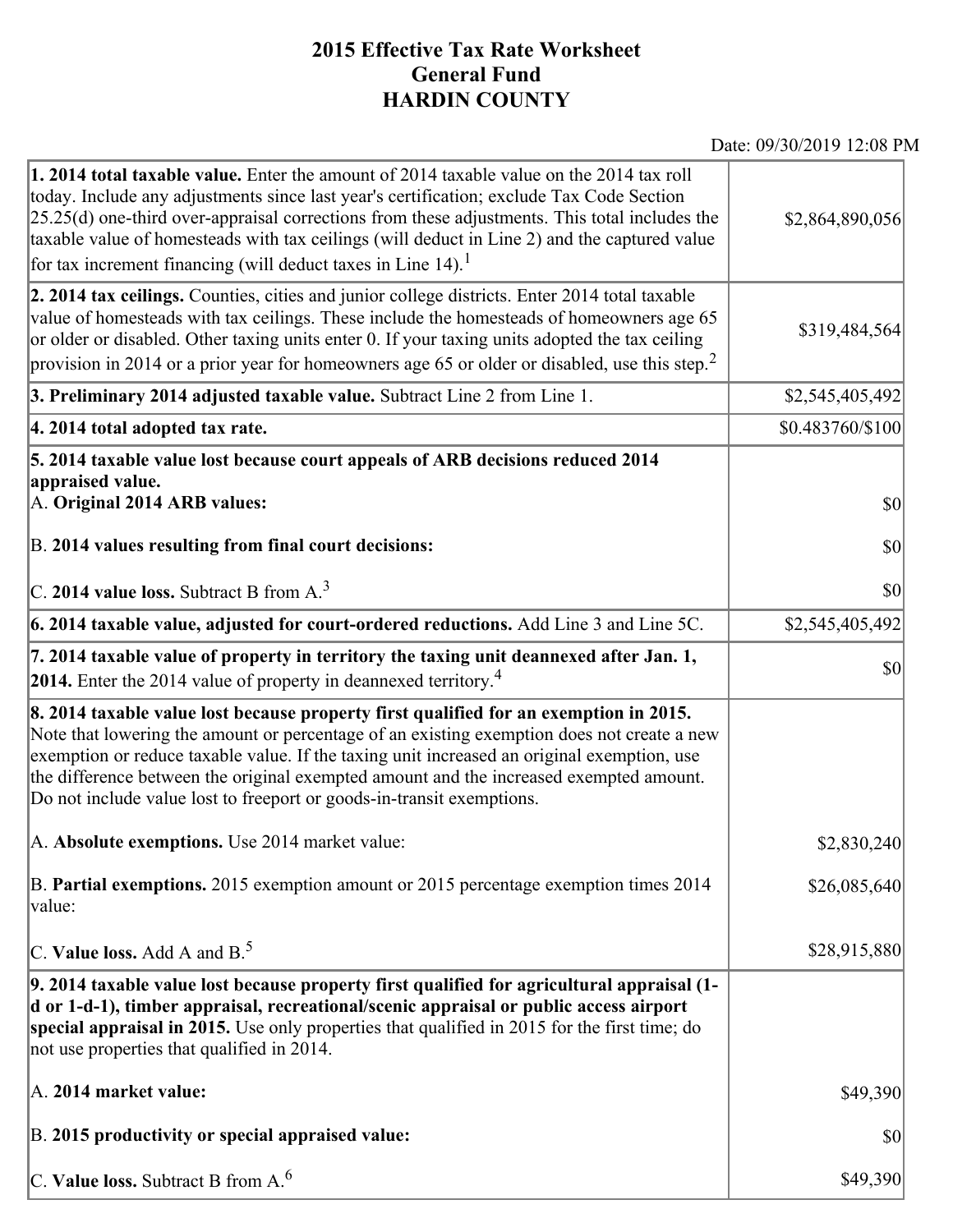| 10. Total adjustments for lost value. Add lines 7, 8C and 9C.                                                                                                                                                                                                                                                                                                                                                                                                                                                                                                                                                                                                                                                                                                                           | \$28,965,270       |
|-----------------------------------------------------------------------------------------------------------------------------------------------------------------------------------------------------------------------------------------------------------------------------------------------------------------------------------------------------------------------------------------------------------------------------------------------------------------------------------------------------------------------------------------------------------------------------------------------------------------------------------------------------------------------------------------------------------------------------------------------------------------------------------------|--------------------|
| 11. 2014 adjusted taxable value. Subtract Line 10 from Line 6.                                                                                                                                                                                                                                                                                                                                                                                                                                                                                                                                                                                                                                                                                                                          | \$2,516,440,222    |
| 12. Adjusted 2014 taxes. Multiply Line 4 by Line 11 and divide by \$100.                                                                                                                                                                                                                                                                                                                                                                                                                                                                                                                                                                                                                                                                                                                | \$12,173,531       |
| 13. Taxes refunded for years preceding tax year 2014. Enter the amount of taxes refunded<br>by the taxing unit for tax years preceding tax year 2014. Types of refunds include court<br>decisions, Tax Code Section 25.25(b) and (c) corrections and Tax Code Section 31.11<br>payment errors. Do not include refunds for tax year 2014. This line applies only to tax years<br>preceding tax year 2014. <sup>7</sup>                                                                                                                                                                                                                                                                                                                                                                   | \$12,812           |
| 14. Taxes in tax increment financing (TIF) for tax year 2014. Enter the amount of taxes<br>paid into the tax increment fund for a reinvestment zone as agreed by the taxing unit. If the<br>taxing unit has no 2015 captured appraised value in Line 16D, enter $0.8$                                                                                                                                                                                                                                                                                                                                                                                                                                                                                                                   | $ 10\rangle$       |
| 15. Adjusted 2014 taxes with refunds and TIF adjustment. Add Lines 12 and 13, subtract<br>Line $149$                                                                                                                                                                                                                                                                                                                                                                                                                                                                                                                                                                                                                                                                                    | \$12,186,343       |
| 16. Total 2015 taxable value on the 2015 certified appraisal roll today. This value<br>includes only certified values and includes the total taxable value of homesteads with tax<br>ceilings (will deduct in Line 18). These homesteads include homeowners age 65 or older or<br>disabled. <sup>10</sup>                                                                                                                                                                                                                                                                                                                                                                                                                                                                               |                    |
| A. Certified values:                                                                                                                                                                                                                                                                                                                                                                                                                                                                                                                                                                                                                                                                                                                                                                    | \$2,839,819,850    |
| B. Counties: Include railroad rolling stock values certified by the Comptroller's office:                                                                                                                                                                                                                                                                                                                                                                                                                                                                                                                                                                                                                                                                                               | \$12,698,912       |
| $ C$ . Pollution control exemption: Deduct the value of property exempted for the current tax<br>year for the first time as pollution control property:                                                                                                                                                                                                                                                                                                                                                                                                                                                                                                                                                                                                                                 | $ 10\rangle$       |
| D. Tax increment financing: Deduct the 2015 captured appraised value of property taxable<br>by a taxing unit in a tax increment financing zone for which the 2015 taxes will be deposited<br>into the tax increment fund. Do not include any new property value that will be included in<br>Line 21 below.                                                                                                                                                                                                                                                                                                                                                                                                                                                                              | $ 10\rangle$       |
| <b>E. Total 2015 value.</b> Add A and B, then subtract C and D.                                                                                                                                                                                                                                                                                                                                                                                                                                                                                                                                                                                                                                                                                                                         | \$2,852,518,762    |
| $ 17.$ Total value of properties under protest or not included on certified appraisal roll. $^{12}$                                                                                                                                                                                                                                                                                                                                                                                                                                                                                                                                                                                                                                                                                     |                    |
| A. 2015 taxable value of properties under protest. The chief appraiser certifies a list of<br>properties still under ARB protest. The list shows the appraisal district's value and the<br>taxpayer's claimed value, if any, or an estimate of the value if the taxpayer wins. For each of<br>the properties under protest, use the lowest of these values. Enter the total value. <sup>13</sup>                                                                                                                                                                                                                                                                                                                                                                                        | \$2,051,580        |
| B. 2015 value of properties not under protest or included on certified appraisal roll.<br>The chief appraiser gives taxing units a list of those taxable properties that the chief<br>appraiser knows about, but are not included in the appraisal roll certification. These<br>properties also are not on the list of properties that are still under protest. On this list of<br>properties, the chief appraiser includes the market value, appraised value and exemptions for<br>the preceding year and a reasonable estimate of the market value, appraised value and<br>exemptions for the current year. Use the lower market, appraised or taxable value (as<br>appropriate). Enter the total value. <sup>14</sup><br>C. Total value under protest or not certified: Add A and B. | \$0<br>\$2,051,580 |
| 18. 2015 tax ceilings. Counties, cities and junior colleges enter 2015 total taxable value of                                                                                                                                                                                                                                                                                                                                                                                                                                                                                                                                                                                                                                                                                           | \$339,559,430      |
| homesteads with tax ceilings. These include the homesteads of homeowners age 65 or older                                                                                                                                                                                                                                                                                                                                                                                                                                                                                                                                                                                                                                                                                                |                    |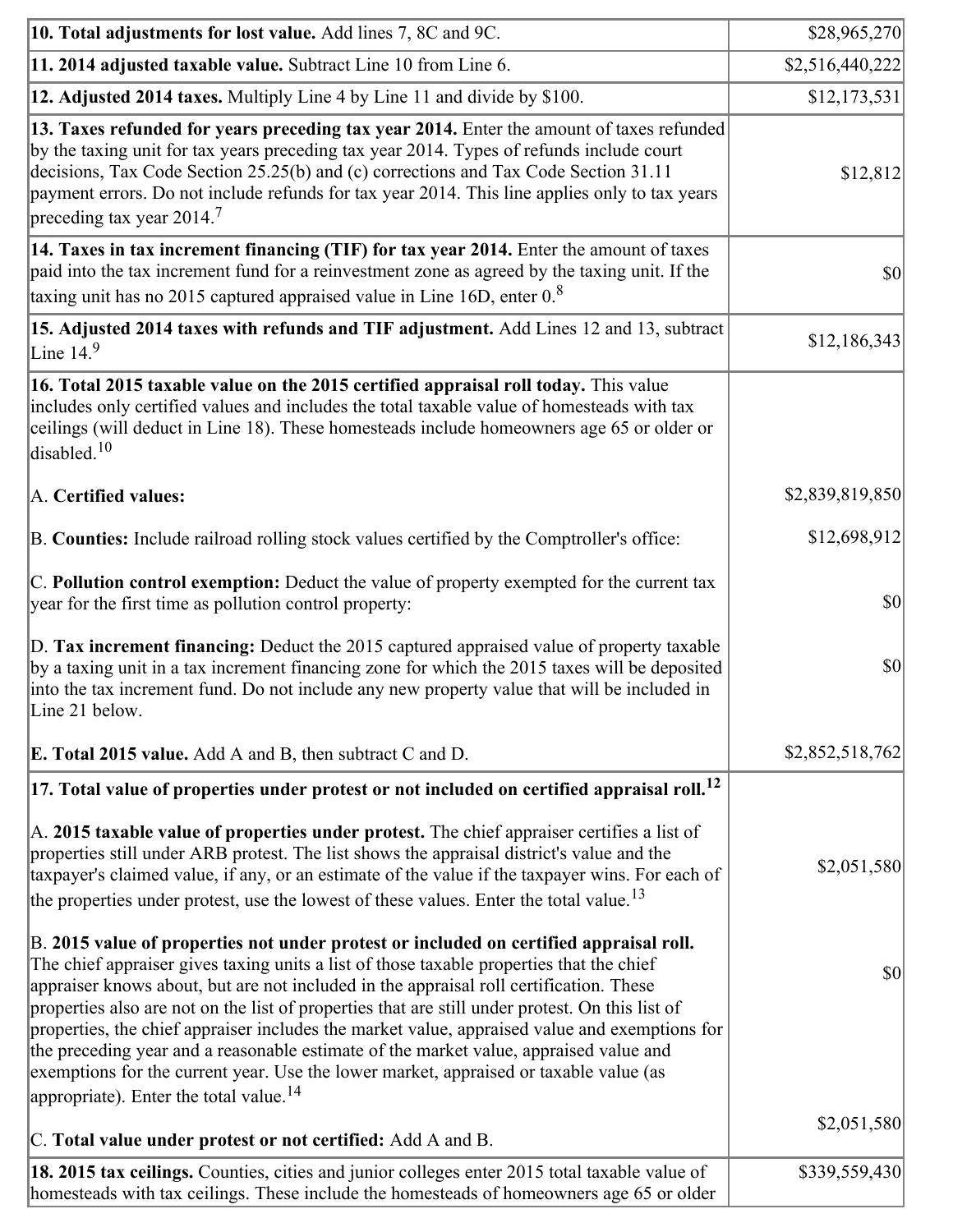| or disabled. Other taxing units enter 0. If your taxing units adopted the tax ceiling provision<br>$\vert$ in 2014 or a prior year for homeowners age 65 or older or disabled, use this step. <sup>15</sup>                                                                                                                                                                                                                                                                                                                                                                                                                                         |                  |
|-----------------------------------------------------------------------------------------------------------------------------------------------------------------------------------------------------------------------------------------------------------------------------------------------------------------------------------------------------------------------------------------------------------------------------------------------------------------------------------------------------------------------------------------------------------------------------------------------------------------------------------------------------|------------------|
| 19. 2015 total taxable value. Add Lines 16E and 17C. Subtract Line 18.                                                                                                                                                                                                                                                                                                                                                                                                                                                                                                                                                                              | \$2,515,010,912  |
| 20. Total 2015 taxable value of properties in territory annexed after Jan. 1, 2014.<br>Include both real and personal property. Enter the 2015 value of property in territory<br>$\frac{16}{2}$                                                                                                                                                                                                                                                                                                                                                                                                                                                     | <b>\$0</b>       |
| 21. Total 2015 taxable value of new improvements and new personal property located<br>in new improvements. New means the item was not on the appraisal roll in 2014. An<br>improvement is a building, structure, fixture or fence erected on or affixed to land. New<br>additions to existing improvements may be included if the appraised value can be<br>determined. New personal property in a new improvement must have been brought into the<br>taxing unit after Jan. 1, 2014, and be located in a new improvement. New improvements <b>do</b><br>include property on which a tax abatement agreement has expired for $2015$ . <sup>17</sup> | \$66,869,350     |
| 22. Total adjustments to the 2015 taxable value. Add Lines 20 and 21.                                                                                                                                                                                                                                                                                                                                                                                                                                                                                                                                                                               | \$66,869,350     |
| <b>23. 2015 adjusted taxable value.</b> Subtract Line 22 from Line 19.                                                                                                                                                                                                                                                                                                                                                                                                                                                                                                                                                                              | \$2,448,141,562  |
| <b>24. 2015 effective tax rate.</b> Divide Line 15 by Line 23 and multiply by $$100$ . <sup>18</sup>                                                                                                                                                                                                                                                                                                                                                                                                                                                                                                                                                | \$0.497779/\$100 |
| <b>25. COUNTIES ONLY.</b> Add together the effective tax rates for each type of tax the county<br>levies. The total is the 2015 county effective tax rate. <sup>19</sup>                                                                                                                                                                                                                                                                                                                                                                                                                                                                            | \$0.576228/\$100 |

A county, city or hospital district that adopted the additional sales tax in November 2014 or in May 2015 must adjust its effective tax rate. The Additional Sales Tax Rate Worksheet sets out this adjustment. Do not forget to complete the Additional Sales Tax Rate Worksheet if the taxing unit adopted the additional sales tax on these dates.

<sup>1</sup>Tex. Tax Code Section  $26.012(14)$ <sup>2</sup>Tex. Tax Code Section  $26.012(14)$  $3$ Tex. Tax Code Section 26.012(13)  ${}^{4}$ Tex. Tax Code Section 26.012(15)  $5$ Tex. Tax Code Section 26.012(15) <sup>6</sup>Tex. Tax Code Section 26.012(15)  $7$ Tex. Tax Code Section 26.012(13)  ${}^{8}$ Tex. Tax Code Section 26.03(c)

- $^{9}$ Tex. Tax Code Section 26.012(13)  $10$ Tex. Tax Code Section 26.012(15)
- <sup>11</sup>Tex. Tax Code Section  $26.03(c)$
- <sup>12</sup>Tex. Tax Code Section  $26.01(c)$
- <sup>13</sup>Tex. Tax Code Section 26.04 and 26.041
- <sup>14</sup>Tex. Tax Code Section 26.04 and 26.041
- $15$ Tex. Tax Code Section 26.012(6)
- <sup>16</sup>Tex. Tax Code Section  $26.012(17)$
- <sup>17</sup>Tex. Tax Code Section  $26.012(17)$
- ${}^{18}$ Tex. Tax Code Section 26.04(c)
- <sup>19</sup>Tex. Tax Code Section 26.04(d)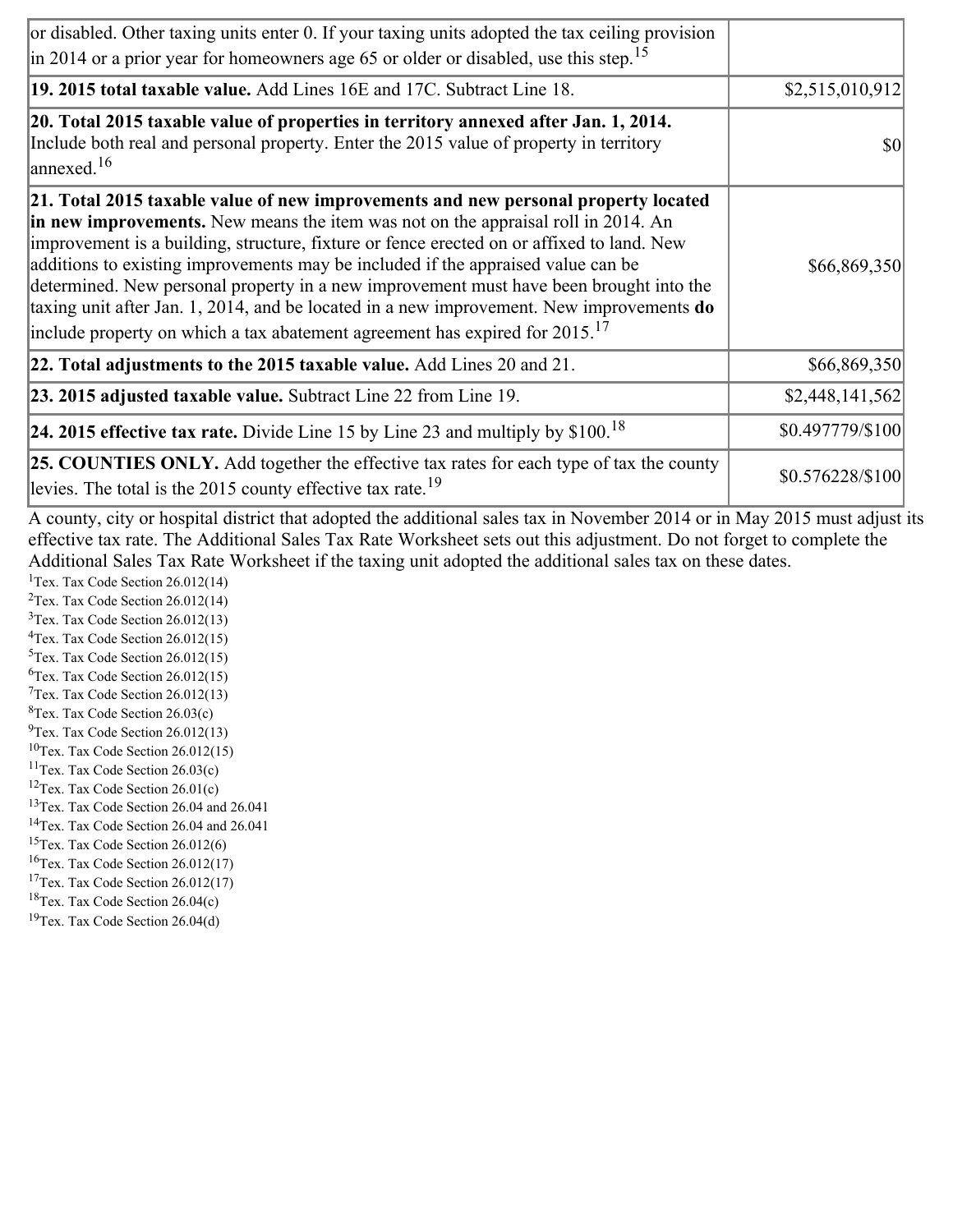## **2015 Rollback Tax Rate Worksheet General Fund HARDIN COUNTY**

Date: 09/30/2019

| 26. 2014 maintenance and operations (M&O) tax rate.                                                                                                                                                                                                                                                                                                                                                                                                                                                                                                                                                                                                                     | \$0.473321/\$100 |
|-------------------------------------------------------------------------------------------------------------------------------------------------------------------------------------------------------------------------------------------------------------------------------------------------------------------------------------------------------------------------------------------------------------------------------------------------------------------------------------------------------------------------------------------------------------------------------------------------------------------------------------------------------------------------|------------------|
| $ 27.2014$ adjusted taxable value. Enter the amount from Line 11.                                                                                                                                                                                                                                                                                                                                                                                                                                                                                                                                                                                                       | \$2,516,440,222  |
| 28. 2014 M&O taxes.                                                                                                                                                                                                                                                                                                                                                                                                                                                                                                                                                                                                                                                     |                  |
|                                                                                                                                                                                                                                                                                                                                                                                                                                                                                                                                                                                                                                                                         |                  |
| A. Multiply Line 26 by Line 27 and divide by \$100.                                                                                                                                                                                                                                                                                                                                                                                                                                                                                                                                                                                                                     | \$11,910,840     |
| B. Cities, counties and hospital districts with additional sales tax: Amount of additional<br>sales tax collected and spent on M&O expenses in 2014. Enter amount from full year's sales<br>tax revenue spent for M&O in 2014 fiscal year, if any. Other taxing units enter 0. Counties<br>exclude any amount that was spent for economic development grants from the amount of<br>sales tax spent.                                                                                                                                                                                                                                                                     | $ 10\rangle$     |
| C. Counties: Enter the amount for the state criminal justice mandate. If second or later year,<br>the amount is for increased cost above last year's amount. Other taxing units enter 0.                                                                                                                                                                                                                                                                                                                                                                                                                                                                                | $ 10\rangle$     |
| D. Transferring function: If discontinuing all of a department, function or activity and<br>transferring it to another taxing unit by written contract, enter the amount spent by the taxing<br>unit discontinuing the function in the 12 months preceding the month of this calculation. If<br>the taxing unit did not operate this function for this 12-month period, use the amount spent<br>in the last full fiscal year in which the taxing unit operated the function. The taxing unit<br>discontinuing the function will subtract this amount in H below. The taxing unit receiving<br>the function will add this amount in H below. Other taxing units enter 0. | $ 10\rangle$     |
| E. Taxes refunded for years preceding tax year 2014: Enter the amount of M&O taxes<br>refunded during the last budget year for tax years preceding tax year 2014. Types of refunds<br>include court decisions, Section 25.25(b) and (c) corrections and Section 31.11 payment<br>errors. Do not include refunds for tax year 2014. This line applies only to tax years<br>preceding tax year 2014.                                                                                                                                                                                                                                                                      | \$12,536         |
| $\vert$ F. Enhanced indigent health care expenditures: Enter the increased amount for the<br>current year's enhanced indigent health care expenditures above the preceding tax year's<br>enhanced indigent health care expenditures, less any state assistance.                                                                                                                                                                                                                                                                                                                                                                                                         | $ 10\rangle$     |
| G. Taxes in TIF: Enter the amount of taxes paid into the tax increment fund for a<br>reinvestment zone as agreed by the taxing unit. If the taxing unit has no 2015 captured<br>appraised value in Line 16D, enter 0.                                                                                                                                                                                                                                                                                                                                                                                                                                                   | $ 10\rangle$     |
| H. Adjusted M&O Taxes. Add A, B, C, E and F. For taxing unit with D, subtract if<br>discontinuing function and add if receiving function. Subtract G.                                                                                                                                                                                                                                                                                                                                                                                                                                                                                                                   | \$11,923,376     |
| 29. 2015 adjusted taxable value. Enter Line 23 from the Effective Tax Rate Worksheet.                                                                                                                                                                                                                                                                                                                                                                                                                                                                                                                                                                                   | \$2,448,141,562  |
| 30. 2015 effective maintenance and operations rate. Divide Line 28H by Line 29 and<br>multiply by \$100.                                                                                                                                                                                                                                                                                                                                                                                                                                                                                                                                                                | \$0.487038/\$100 |
| 31. 2015 rollback maintenance and operation rate. Multiply Line 30 by 1.08.                                                                                                                                                                                                                                                                                                                                                                                                                                                                                                                                                                                             | \$0.526001/\$100 |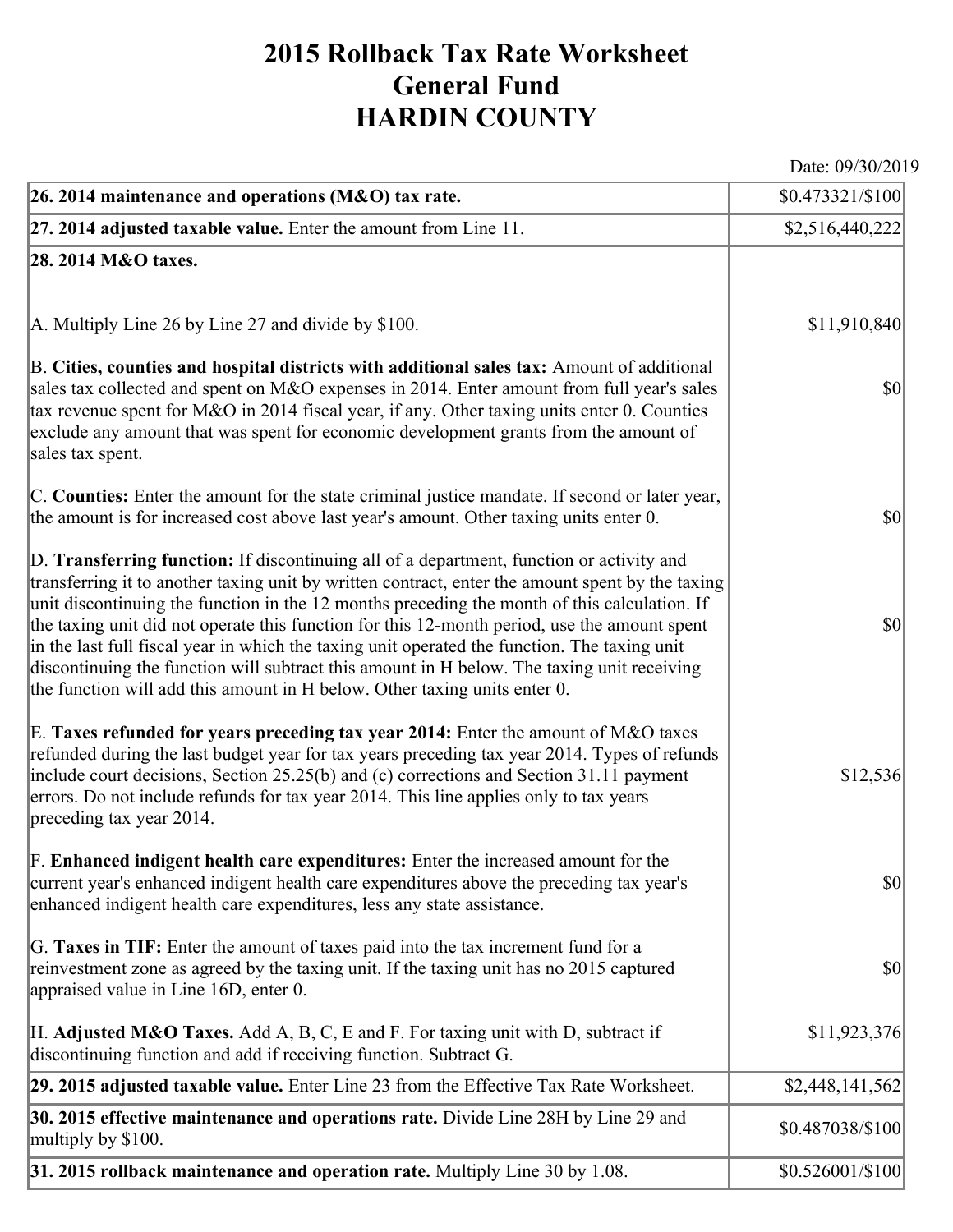| 32. Total 2015 debt to be paid with property taxes and additional sales tax revenue.<br>"Debt" means the interest and principal that will be paid on debts that:<br>$(1)$ are paid by property taxes,                                                                                                                                            |                  |
|--------------------------------------------------------------------------------------------------------------------------------------------------------------------------------------------------------------------------------------------------------------------------------------------------------------------------------------------------|------------------|
| $(2)$ are secured by property taxes,<br>$(3)$ are scheduled for payment over a period longer than one year and<br>(4) are not classified in the taxing unit's budget as $M&O$ expenses                                                                                                                                                           |                  |
| A. Debt also includes contractual payments to other taxing units that have incurred debts on<br>behalf of this taxing unit, if those debts meet the four conditions above. Include only<br>amounts that will be paid from property tax revenue. Do not include appraisal district budget<br>payments. List the debt in Schedule B: Debt Service. | \$295,440        |
| B. Subtract unencumbered fund amount used to reduce total debt.                                                                                                                                                                                                                                                                                  | \$0              |
| C. Subtract <b>amount paid</b> from other resources.                                                                                                                                                                                                                                                                                             |                  |
| D. Adjusted debt. Subtract B and C from A.                                                                                                                                                                                                                                                                                                       | \$0              |
|                                                                                                                                                                                                                                                                                                                                                  | \$295,440        |
| 33. Certified 2014 excess debt collections. Enter the amount certified by the collector.                                                                                                                                                                                                                                                         | \$0              |
| 34. Adjusted 2015 debt. Subtract Line 33 from Line 32D.                                                                                                                                                                                                                                                                                          | \$295,440        |
| 35. Certified 2015 anticipated collection rate. Enter the rate certified by the collector. If<br>the rate is 100 percent or greater, enter 100 percent.                                                                                                                                                                                          | 100.00%          |
| 36. 2015 debt adjusted for collections. Divide Line 34 by Line 35                                                                                                                                                                                                                                                                                | \$295,440        |
| $ 37, 2015$ total taxable value. Enter the amount on Line 19.                                                                                                                                                                                                                                                                                    | \$2,515,010,912  |
| <b>38. 2015 debt tax rate.</b> Divide Line 36 by Line 37 and multiply by \$100.                                                                                                                                                                                                                                                                  | \$0.011747/\$100 |
| 39. 2015 rollback tax rate. Add Lines 31 and 38.                                                                                                                                                                                                                                                                                                 | \$0.537748/\$100 |
| 40. COUNTIES ONLY. Add together the rollback tax rates for each type of tax the county<br>levies. The total is the 2015 county rollback tax rate.                                                                                                                                                                                                | \$0.622472/\$100 |

A taxing unit that adopted the additional sales tax must complete the lines for the Additional Sales Tax Rate. A taxing unit seeking additional rollback protection for pollution control expenses completes the Additional Rollback Protection for Pollution Control.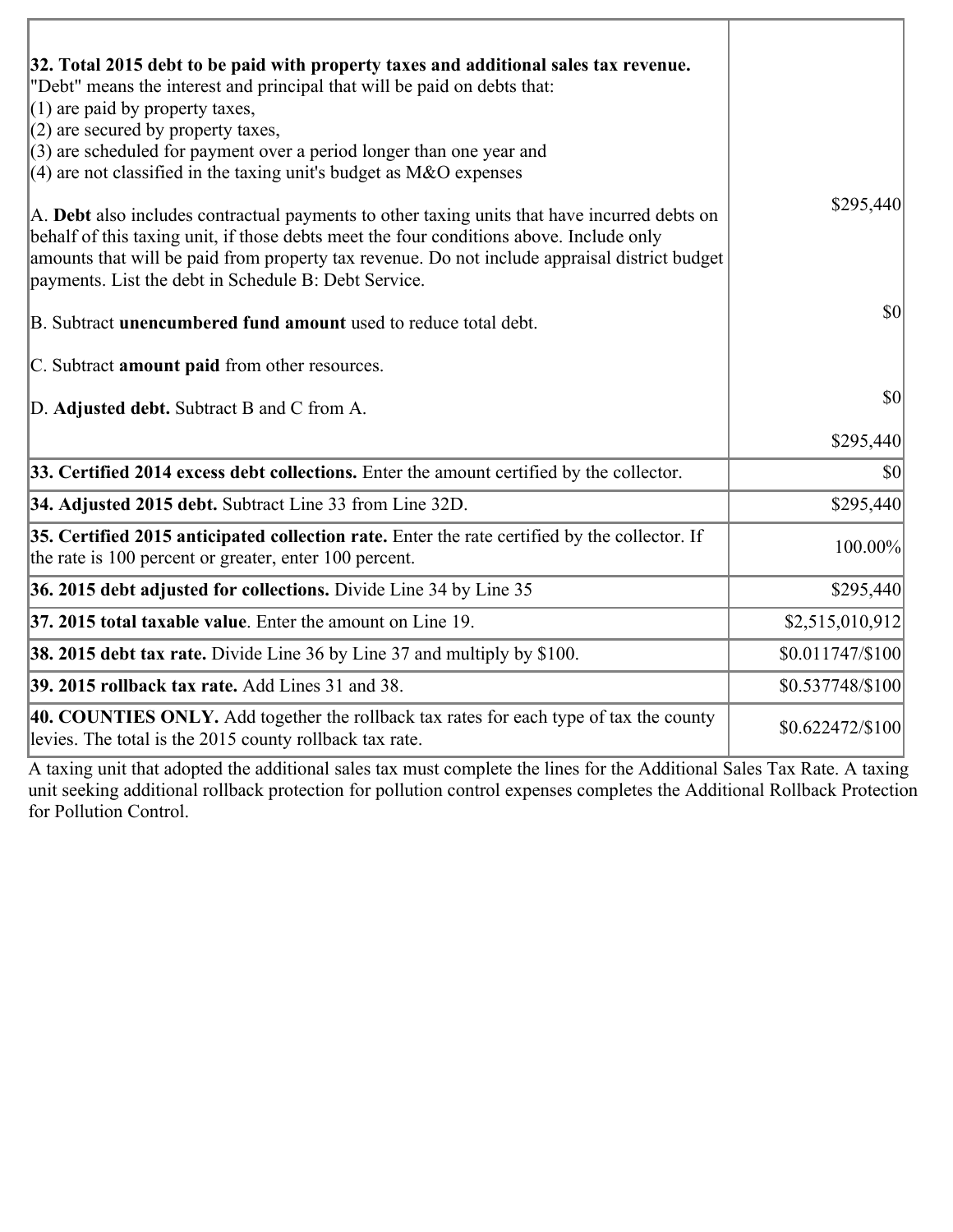## **2015 Effective Tax Rate Worksheet Special Road and Bridge Fund HARDIN COUNTY**

Date: 09/30/2019

| <b>1. 2014 total taxable value.</b> Enter the amount of 2014 taxable value on the 2014 tax roll<br>today. Include any adjustments since last year's certification; exclude Tax Code Section<br>$[25.25(d)$ one-third over-appraisal corrections from these adjustments. This total includes the<br>taxable value of homesteads with tax ceilings (will deduct in Line 2) and the captured value<br>for tax increment financing (will deduct taxes in Line $14$ ). <sup>1</sup> | \$2,864,890,056  |
|--------------------------------------------------------------------------------------------------------------------------------------------------------------------------------------------------------------------------------------------------------------------------------------------------------------------------------------------------------------------------------------------------------------------------------------------------------------------------------|------------------|
| 2. 2014 tax ceilings. Counties, cities and junior college districts. Enter 2014 total taxable<br>value of homesteads with tax ceilings. These include the homesteads of homeowners age 65<br>or older or disabled. Other taxing units enter 0. If your taxing units adopted the tax ceiling<br>provision in 2014 or a prior year for homeowners age 65 or older or disabled, use this step. <sup>2</sup>                                                                       | \$319,484,564    |
| 3. Preliminary 2014 adjusted taxable value. Subtract Line 2 from Line 1.                                                                                                                                                                                                                                                                                                                                                                                                       | \$2,545,405,492  |
| 4. 2014 total adopted tax rate.                                                                                                                                                                                                                                                                                                                                                                                                                                                | \$0.076240/\$100 |
| 5. 2014 taxable value lost because court appeals of ARB decisions reduced 2014<br>appraised value.<br>A. Original 2014 ARB Values:                                                                                                                                                                                                                                                                                                                                             | $ 10\rangle$     |
| B. 2014 values resulting from final court decisions:                                                                                                                                                                                                                                                                                                                                                                                                                           | \$0              |
| C. 2014 value loss. Subtract B from $A3$                                                                                                                                                                                                                                                                                                                                                                                                                                       | \$0              |
| 6. 2014 taxable value, adjusted for court-ordered reductions. Add Line 3 and Line 5C.                                                                                                                                                                                                                                                                                                                                                                                          | \$2,545,405,492  |
| 7. 2014 taxable value of property in territory the taxing unit deannexed after Jan. 1,<br><b>2014.</b> Enter the 2014 value of property in deannexed territory. <sup>4</sup>                                                                                                                                                                                                                                                                                                   | \$0              |
| 8. 2014 taxable value lost because property first qualified for an exemption in 2015.<br>Note that lowering the amount or percentage of an existing exemption does not create a new<br>exemption or reduce taxable value. If the taxing unit increased an original exemption, use<br>the difference between the original exempted amount and the increased exempted amount.<br>Do not include value lost to freeport or goods-in-transit exemptions.                           |                  |
| A. Absolute exemptions. Use 2014 market value:                                                                                                                                                                                                                                                                                                                                                                                                                                 | \$2,830,240      |
| B. Partial exemptions. 2015 exemption amount or 2015 percentage exemption times 2014<br>value:                                                                                                                                                                                                                                                                                                                                                                                 | \$26,085,640     |
| C. Value loss. Add A and $B^5$                                                                                                                                                                                                                                                                                                                                                                                                                                                 | \$28,915,880     |
| 9. 2014 taxable value lost because property first qualified for agricultural appraisal (1-<br>d or 1-d-1), timber appraisal, recreational/scenic appraisal or public access airport<br>special appraisal in 2015. Use only properties that qualified in 2015 for the first time; do<br>not use properties that qualified in 2014.                                                                                                                                              |                  |
| A. 2014 market value:                                                                                                                                                                                                                                                                                                                                                                                                                                                          | \$49,390         |
| B. 2015 productivity or special appraised value:                                                                                                                                                                                                                                                                                                                                                                                                                               | \$0              |
| C. Value loss. Subtract B from $A6$                                                                                                                                                                                                                                                                                                                                                                                                                                            | \$49,390         |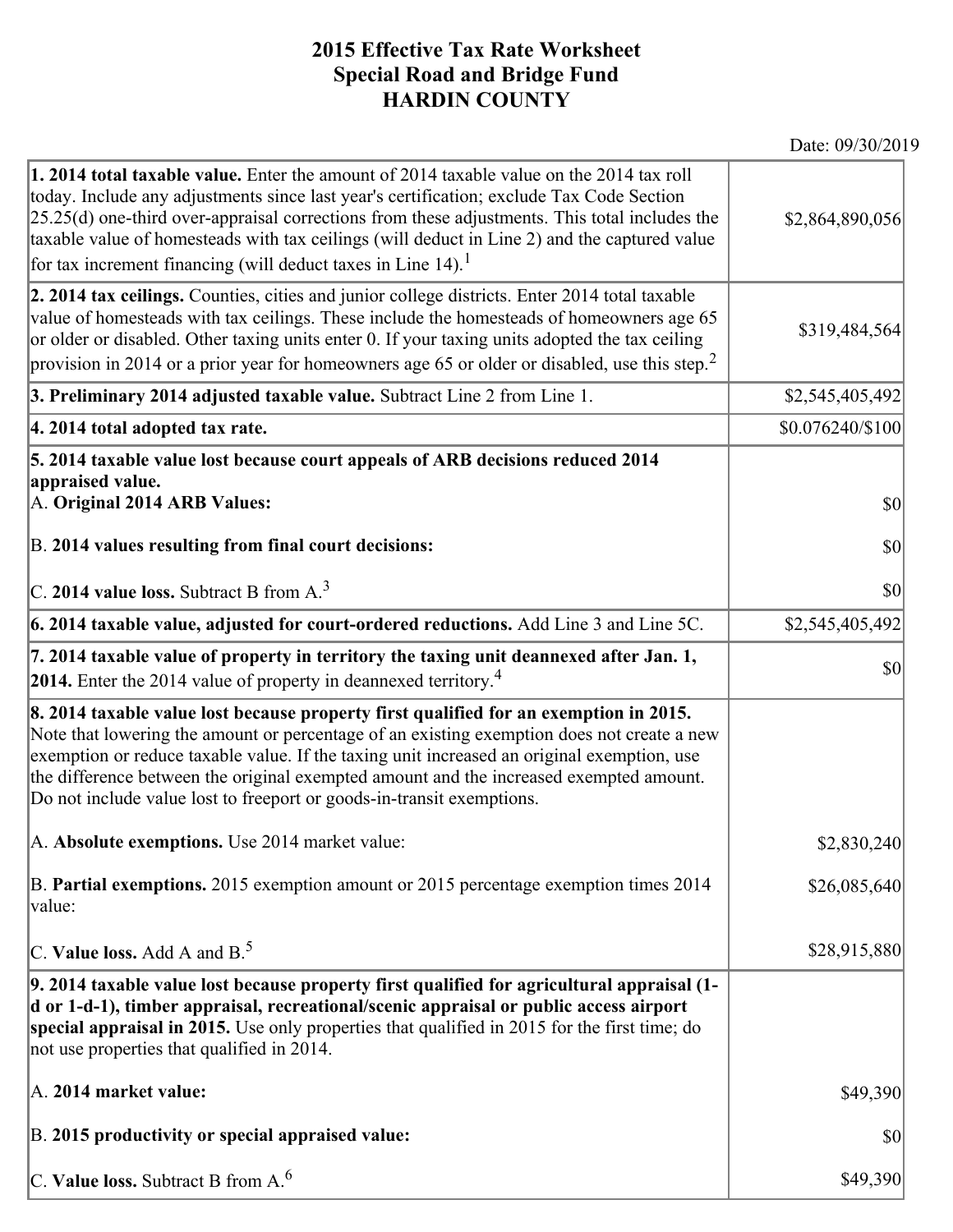| 10. Total adjustments for lost value. Add lines 7, 8C and 9C.                                                                                                                                                                                                                                                                                                                                                                                                                                                                                                                                                                                                                                                            | \$28,965,270                        |
|--------------------------------------------------------------------------------------------------------------------------------------------------------------------------------------------------------------------------------------------------------------------------------------------------------------------------------------------------------------------------------------------------------------------------------------------------------------------------------------------------------------------------------------------------------------------------------------------------------------------------------------------------------------------------------------------------------------------------|-------------------------------------|
| 11. 2014 adjusted taxable value. Subtract Line 10 from Line 6.                                                                                                                                                                                                                                                                                                                                                                                                                                                                                                                                                                                                                                                           | \$2,516,440,222]                    |
| <b>12. Adjusted 2014 taxes.</b> Multiply Line 4 by Line 11 and divide by \$100.                                                                                                                                                                                                                                                                                                                                                                                                                                                                                                                                                                                                                                          | \$1,918,534                         |
| [13. Taxes refunded for years preceding tax year 2014. Enter the amount of taxes refunded]<br>by the taxing unit for tax years preceding tax year 2014. Types of refunds include court<br>decisions, Tax Code Section 25.25(b) and (c) corrections and Tax Code Section 31.11<br>payment errors. Do not include refunds for tax year 2014. This line applies only to tax years<br>preceding tax year 2014.                                                                                                                                                                                                                                                                                                               | \$2,019                             |
| 14. Taxes in tax increment financing (TIF) for tax year 2014. Enter the amount of taxes<br>paid into the tax increment fund for a reinvestment zone as agreed by the taxing unit. If the<br>taxing unit has no 2015 captured appraised value in Line 16D, enter 0.8                                                                                                                                                                                                                                                                                                                                                                                                                                                      | $\vert \mathbf{S} \mathbf{O} \vert$ |
| <b>15. Adjusted 2014 taxes with refunds and TIF adjustment.</b> Add Lines 12 and 13, subtract<br>Line $149$                                                                                                                                                                                                                                                                                                                                                                                                                                                                                                                                                                                                              | \$1,920,553                         |
| 16. Total 2015 taxable value on the 2015 certified appraisal roll today. This value<br>includes only certified values and includes the total taxable value of homesteads with tax<br>ceilings (will deduct in Line 18). These homesteads include homeowners age 65 or older or<br>disabled. <sup>10</sup>                                                                                                                                                                                                                                                                                                                                                                                                                |                                     |
| A. Certified values:                                                                                                                                                                                                                                                                                                                                                                                                                                                                                                                                                                                                                                                                                                     | \$2,839,819,850                     |
| B. Counties: Include railroad rolling stock values certified by the Comptroller's office:                                                                                                                                                                                                                                                                                                                                                                                                                                                                                                                                                                                                                                | \$12,698,912                        |
| C. Pollution control exemption: Deduct the value of property exempted for the current tax<br>year for the first time as pollution control property:                                                                                                                                                                                                                                                                                                                                                                                                                                                                                                                                                                      | $ 10\rangle$                        |
| D. Tax increment financing: Deduct the 2015 captured appraised value of property taxable<br>by a taxing unit in a tax increment financing zone for which the 2015 taxes will be deposited<br>into the tax increment fund. Do not include any new property value that will be included in<br>Line 21 below. $11$                                                                                                                                                                                                                                                                                                                                                                                                          | \$0                                 |
| E. Total 2015 value. Add A and B, then subtract C and D.                                                                                                                                                                                                                                                                                                                                                                                                                                                                                                                                                                                                                                                                 | \$2,852,518,762                     |
| $ 17$ . Total value of properties under protest or not included on certified appraisal roll. <sup>12</sup>                                                                                                                                                                                                                                                                                                                                                                                                                                                                                                                                                                                                               |                                     |
| A. 2015 taxable value of properties under protest. The chief appraiser certifies a list of<br>properties still under ARB protest. The list shows the appraisal district's value and the<br>taxpayer's claimed value, if any, or an estimate of the value if the taxpayer wins. For each of<br>the properties under protest, use the lowest of these values. Enter the total value. <sup>13</sup>                                                                                                                                                                                                                                                                                                                         | \$2,051,580                         |
| B. 2015 value of properties not under protest or included on certified appraisal roll.<br>The chief appraiser gives taxing units a list of those taxable properties that the chief<br>appraiser knows about, but are not included in the appraisal roll certification. These<br>properties also are not on the list of properties that are still under protest. On this list of<br>properties, the chief appraiser includes the market value, appraised value and exemptions for<br>the preceding year and a reasonable estimate of the market value, appraised value and<br>exemptions for the current year. Use the lower market, appraised or taxable value (as<br>appropriate). Enter the total value. <sup>14</sup> | $ 10\rangle$                        |
| C. Total value under protest or not certified. Add A and B.                                                                                                                                                                                                                                                                                                                                                                                                                                                                                                                                                                                                                                                              | \$2,051,580                         |
| 18. 2015 tax ceilings. Counties, cities and junior colleges enter 2015 total taxable value of<br>homesteads with tax ceilings. These include the homesteads of homeowners age 65 or older                                                                                                                                                                                                                                                                                                                                                                                                                                                                                                                                | \$339,559,430                       |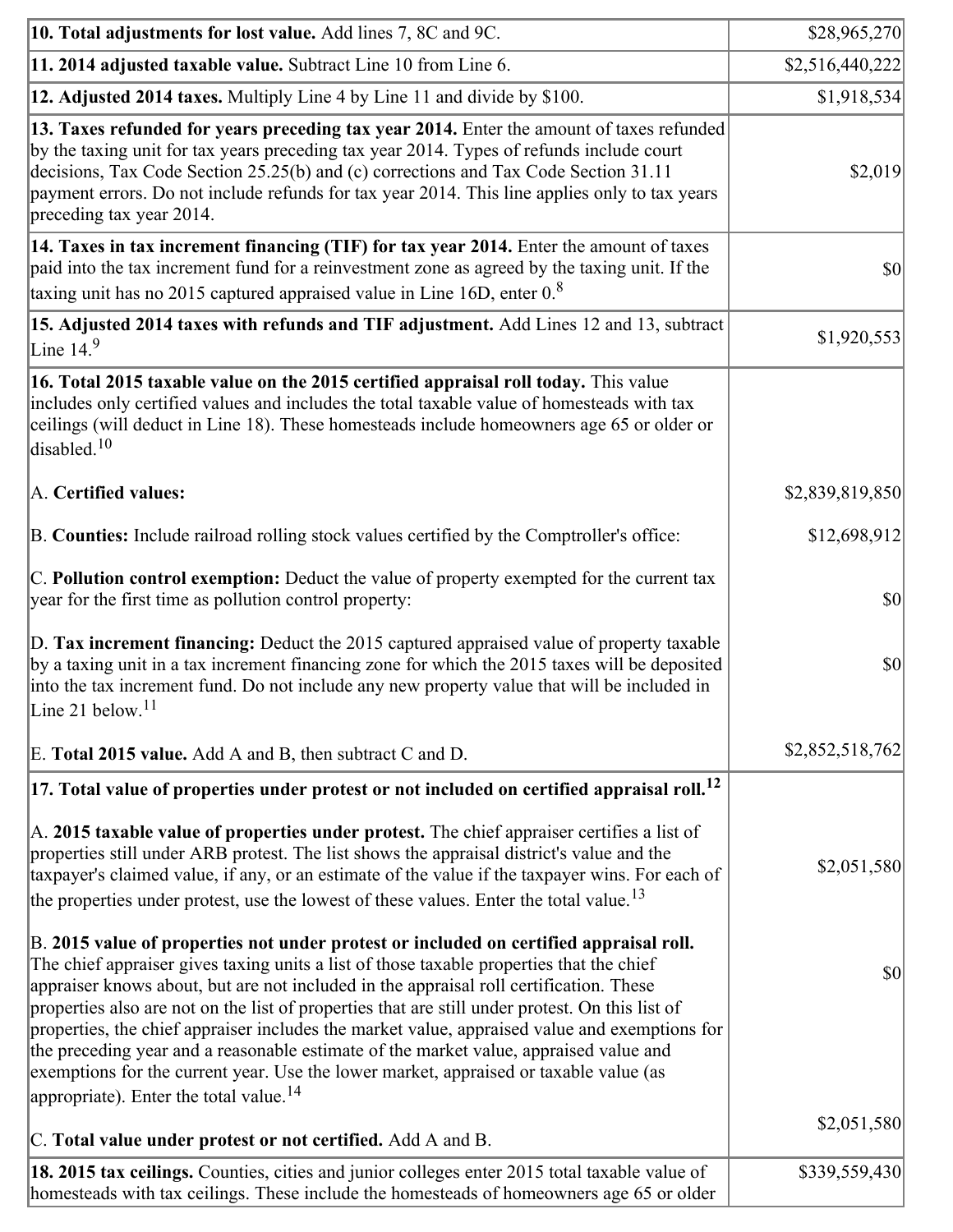| or disabled. Other taxing units enter 0. If your taxing units adopted the tax ceiling provision<br>$\vert$ in 2014 or a prior year for homeowners age 65 or older or disabled, use this step. <sup>15</sup>                                                                                                                                                                                                                                                                                                                                                                                                                                         |                  |
|-----------------------------------------------------------------------------------------------------------------------------------------------------------------------------------------------------------------------------------------------------------------------------------------------------------------------------------------------------------------------------------------------------------------------------------------------------------------------------------------------------------------------------------------------------------------------------------------------------------------------------------------------------|------------------|
| 19. 2015 total taxable value. Add Lines 16E and 17C. Subtract Line 18.                                                                                                                                                                                                                                                                                                                                                                                                                                                                                                                                                                              | \$2,515,010,912  |
| 20. Total 2015 taxable value of properties in territory annexed after Jan. 1, 2014.<br>Include both real and personal property. Enter the 2015 value of property in territory<br>$\frac{16}{2}$                                                                                                                                                                                                                                                                                                                                                                                                                                                     | <b>\$0</b>       |
| 21. Total 2015 taxable value of new improvements and new personal property located<br>in new improvements. New means the item was not on the appraisal roll in 2014. An<br>improvement is a building, structure, fixture or fence erected on or affixed to land. New<br>additions to existing improvements may be included if the appraised value can be<br>determined. New personal property in a new improvement must have been brought into the<br>taxing unit after Jan. 1, 2014, and be located in a new improvement. New improvements <b>do</b><br>include property on which a tax abatement agreement has expired for $2015$ . <sup>17</sup> | \$66,869,350     |
| 22. Total adjustments to the 2015 taxable value. Add Lines 20 and 21.                                                                                                                                                                                                                                                                                                                                                                                                                                                                                                                                                                               | \$66,869,350     |
| <b>23. 2015 adjusted taxable value.</b> Subtract Line 22 from Line 19.                                                                                                                                                                                                                                                                                                                                                                                                                                                                                                                                                                              | \$2,448,141,562  |
| <b>24. 2015 effective tax rate.</b> Divide Line 15 by Line 23 and multiply by $$100$ . <sup>18</sup>                                                                                                                                                                                                                                                                                                                                                                                                                                                                                                                                                | \$0.078449/\$100 |
| <b>25. COUNTIES ONLY.</b> Add together the effective tax rates for each type of tax the county<br>levies. The total is the 2015 county effective tax rate. <sup>19</sup>                                                                                                                                                                                                                                                                                                                                                                                                                                                                            | \$0.576228/\$100 |

A county, city or hospital district that adopted the additional sales tax in November 2014 or in May 2015 must adjust its effective tax rate. The Additional Sales Tax Rate Worksheet sets out this adjustment. Do not forget to complete the Additional Sales Tax Rate Worksheet if the taxing unit adopted the additional sales tax on these dates.

<sup>1</sup>Tex. Tax Code Section  $26.012(14)$ <sup>2</sup>Tex. Tax Code Section  $26.012(14)$  $3$ Tex. Tax Code Section 26.012(13)  ${}^{4}$ Tex. Tax Code Section 26.012(15)  $5$ Tex. Tax Code Section 26.012(15) <sup>6</sup>Tex. Tax Code Section 26.012(15)  $7$ Tex. Tax Code Section 26.012(13)  ${}^{8}$ Tex. Tax Code Section 26.03(c)  $^{9}$ Tex. Tax Code Section 26.012(13)

- $10$ Tex. Tax Code Section 26.012(15)
- <sup>11</sup>Tex. Tax Code Section  $26.03(c)$
- <sup>12</sup>Tex. Tax Code Section  $26.01(c)$
- <sup>13</sup>Tex. Tax Code Section 26.04 and 26.041
- <sup>14</sup>Tex. Tax Code Section 26.04 and 26.041
- $15$ Tex. Tax Code Section 26.012(6)
- <sup>16</sup>Tex. Tax Code Section  $26.012(17)$
- <sup>17</sup>Tex. Tax Code Section  $26.012(17)$
- ${}^{18}$ Tex. Tax Code Section 26.04(c)
- <sup>19</sup>Tex. Tax Code Section 26.04(d)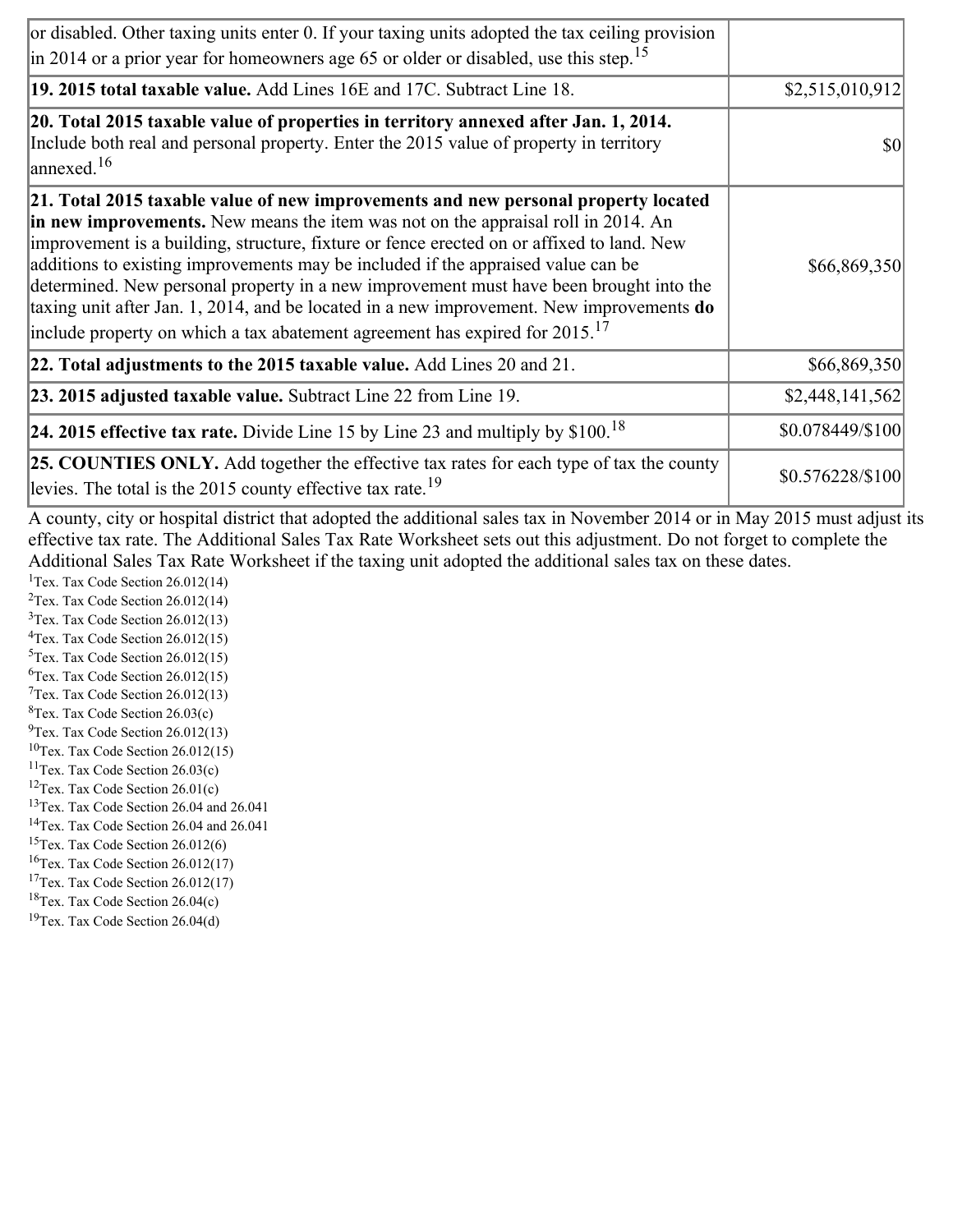## **2015 Rollback Tax Rate Worksheet Special Road and Bridge Fund HARDIN COUNTY**

Date: 09/30/2019

| $ 26.2014$ maintenance and operations (M&O) tax rate.                                                                                                                                                                                                                                                                                                                                                                                                                                                                                                                                                                                                                   | $$0.076240/\$100$                   |
|-------------------------------------------------------------------------------------------------------------------------------------------------------------------------------------------------------------------------------------------------------------------------------------------------------------------------------------------------------------------------------------------------------------------------------------------------------------------------------------------------------------------------------------------------------------------------------------------------------------------------------------------------------------------------|-------------------------------------|
| $ 27.2014$ adjusted taxable value. Enter the amount from Line 11.                                                                                                                                                                                                                                                                                                                                                                                                                                                                                                                                                                                                       | \$2,516,440,222]                    |
| 28. 2014 M&O taxes.                                                                                                                                                                                                                                                                                                                                                                                                                                                                                                                                                                                                                                                     |                                     |
|                                                                                                                                                                                                                                                                                                                                                                                                                                                                                                                                                                                                                                                                         |                                     |
| A. Multiply Line 26 by Line 27 and divide by $$100$ .                                                                                                                                                                                                                                                                                                                                                                                                                                                                                                                                                                                                                   | \$1,918,534                         |
| B. Cities, counties and hospital districts with additional sales tax: Amount of additional<br>sales tax collected and spent on M&O expenses in 2014. Enter amount from full year's sales<br>tax revenue spent for M&O in 2014 fiscal year, if any. Other taxing units enter 0. Counties<br>exclude any amount that was spent for economic development grants from the amount of<br>sales tax spent.                                                                                                                                                                                                                                                                     | $ 10\rangle$                        |
| C. Counties: Enter the amount for the state criminal justice mandate. If second or later year,<br>the amount is for increased cost above last year's amount. Other taxing units enter 0.                                                                                                                                                                                                                                                                                                                                                                                                                                                                                | $ 10\rangle$                        |
| D. Transferring function: If discontinuing all of a department, function or activity and<br>transferring it to another taxing unit by written contract, enter the amount spent by the taxing<br>unit discontinuing the function in the 12 months preceding the month of this calculation. If<br>the taxing unit did not operate this function for this 12-month period, use the amount spent<br>in the last full fiscal year in which the taxing unit operated the function. The taxing unit<br>discontinuing the function will subtract this amount in H below. The taxing unit receiving<br>the function will add this amount in H below. Other taxing units enter 0. | $ 10\rangle$                        |
| E. Taxes refunded for years preceding tax year 2014: Enter the amount of M&O taxes<br>refunded in the preceding year for tax years before that year. Types of refunds include court<br>decisions, Tax Code Section 25.25(b) and (c) corrections and Tax Code Section 31.11<br>payment errors. Do not include refunds for tax year 2014. This line applies only to tax years<br>preceding tax year 2014.                                                                                                                                                                                                                                                                 | \$2,019                             |
| F. Enhanced indigent health care expenditures: Enter the increased amount for the<br>current year's enhanced indigent health care expenditures above the preceding tax year's<br>enhanced indigent health care expenditures, less any state assistance.                                                                                                                                                                                                                                                                                                                                                                                                                 | $\vert \mathbf{S} \mathbf{0} \vert$ |
| G. Taxes in TIF: Enter the amount of taxes paid into the tax increment fund for a<br>reinvestment zone as agreed by the taxing unit. If the taxing unit has no 2015 captured<br>appraised value in Line 16D, enter 0.                                                                                                                                                                                                                                                                                                                                                                                                                                                   | $ 10\rangle$                        |
| H. Adjusted M&O Taxes. Add A, B, C, E and F. For taxing unit with D, subtract if<br>discontinuing function and add if receiving function. Subtract G.                                                                                                                                                                                                                                                                                                                                                                                                                                                                                                                   | \$1,920,553                         |
| 29. 2015 adjusted taxable value. Enter Line 23 from the Effective Tax Rate Worksheet.                                                                                                                                                                                                                                                                                                                                                                                                                                                                                                                                                                                   | \$2,448,141,562                     |
| 30. 2015 effective maintenance and operations rate. Divide Line 28H by Line 29 and<br>multiply by \$100.                                                                                                                                                                                                                                                                                                                                                                                                                                                                                                                                                                | \$0.078449/\$100                    |
| 31. 2015 rollback maintenance and operation rate. Multiply Line 30 by 1.08.                                                                                                                                                                                                                                                                                                                                                                                                                                                                                                                                                                                             | \$0.084724/\$100                    |